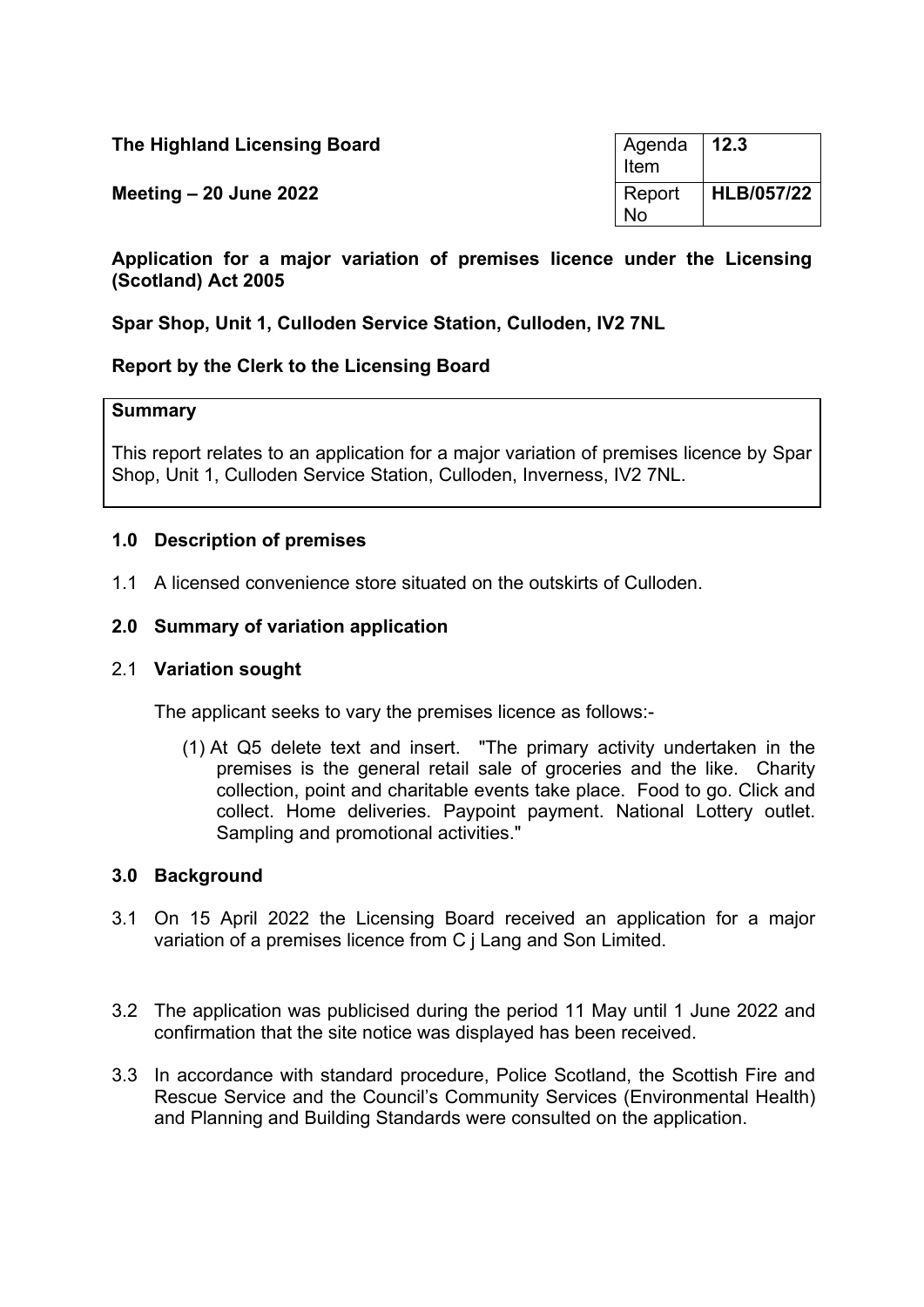- 3.4 Notification of the application was also sent to NHS Highland and the local Community Council.
- 3.5 Further to this publication and consultation process, no timeous objections or representations have been received.
- 3.6 The applicant must nevertheless be given the opportunity to be heard before the Board determines the application and has accordingly been invited to the meeting. The applicant has been advised of the hearings procedure which may also be viewed via the following link:

[https://www.highland.gov.uk/downloads/file/6399/licensing\\_hearings\\_procedurel](https://www.highland.gov.uk/downloads/file/6399/licensing_hearings_procedurelicensing_board) [icensing\\_board](https://www.highland.gov.uk/downloads/file/6399/licensing_hearings_procedurelicensing_board)

## **4.0 Legislation**

4.1 The Licensing Board must in considering and determining the application, consider whether any grounds of refusal apply and if none of them applies, the Board must grant the application.

Relevant grounds of refusal may be: -

- 1. the grant of the application will be inconsistent with one or more of the licensing objectives;
- 2. having regard to (i) the nature of the activities carried on or proposed to be carried on in the subject premises, (ii) the location, character and condition of the premises, and (iii) the persons likely to frequent the premises, the Board considers the premises are unsuitable for use for the sale of alcohol in accordance with the proposed variation;
- 3. that the Board considers that, if the application were to be granted, there would, as a result, be overprovision of licensed premises, or licensed premises of the same or similar description as the subject premises, in the locality.
- 4.2 For the purposes of the Act, the licensing objectives are-
	- (a) preventing crime and disorder,
	- (b) securing public safety,
	- (c) preventing public nuisance,
	- (d) protecting and improving public health, and
	- (e) protecting children and young persons from harm.
- 4.3 The Board only has power either to grant the application and make a variation of the conditions to which the licence is subject or to refuse the application.
- 4.4 If the Board refuses the application, the Board must specify the ground for refusal and if the ground for refusal relates to a licensing objective, the Board must specify the objective in question.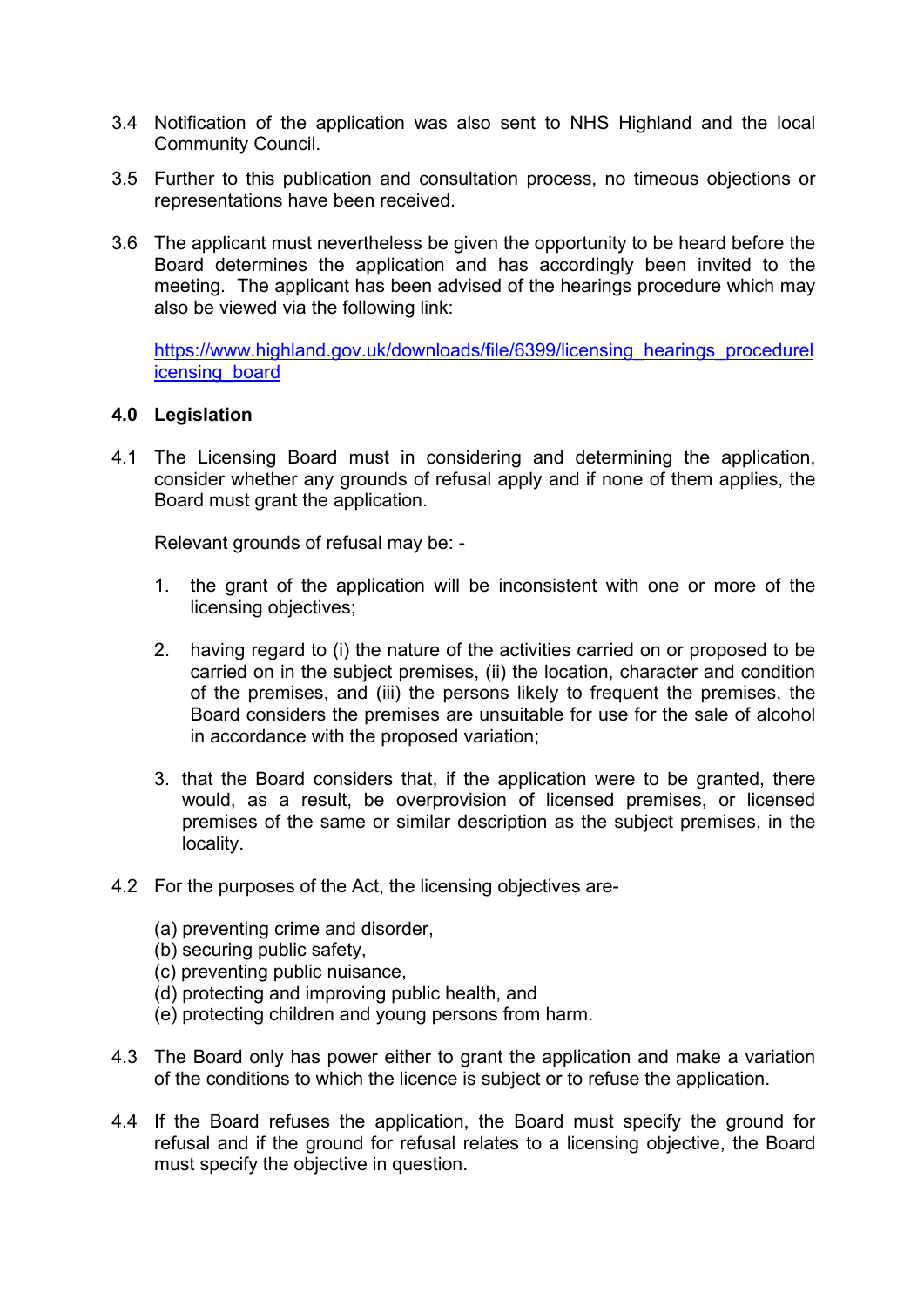## **5.0 Licensing Standards Officer**

5.1 The LSO has provided the following comments:-

(i) The premises are a medium sized general grocery store in Culloden, Inverness. The premises have an incident free record of trading and have good standards of compliance.

(ii) Application is made by way of major variation to upgrade the description of ancillary activities at Section 5 of the operating plan to incorporate the following wording;

"The primary activity undertaken in the premises is the general retail sale of groceries and the like. Charity collection point and charitable events take place. Food to Go. Click and collect. Home Deliveries. paypoint payment, National Lottery outlet, sampling and promotional activities."

(iii) In respect of click and collect and home deliveries, which may include the provision of alcohol, the Spar Company have strict staff training procedures and operate Challenge 25.

(iv) It is the opinion of the LSO that such amendment to the operating plan does not compromise any of the Licensing Objectives.

### **6.0 HLB local policies**

- 6.1 The following policies are relevant to the application:-
	- (1) Highland Licensing Board Policy Statement 2018-23
	- (2) Highland Licensing Board Equality Strategy

## **7.0 Conditions**

#### 7.1 **Mandatory conditions**

If the application is approved the mandatory conditions set out in Schedule 3 of the Act will apply.

### 7.2 **Local conditions**

There are no existing local conditions and it is not considered necessary to attach any.

## 7.3 **Special conditions**

No special conditions are considered necessary.